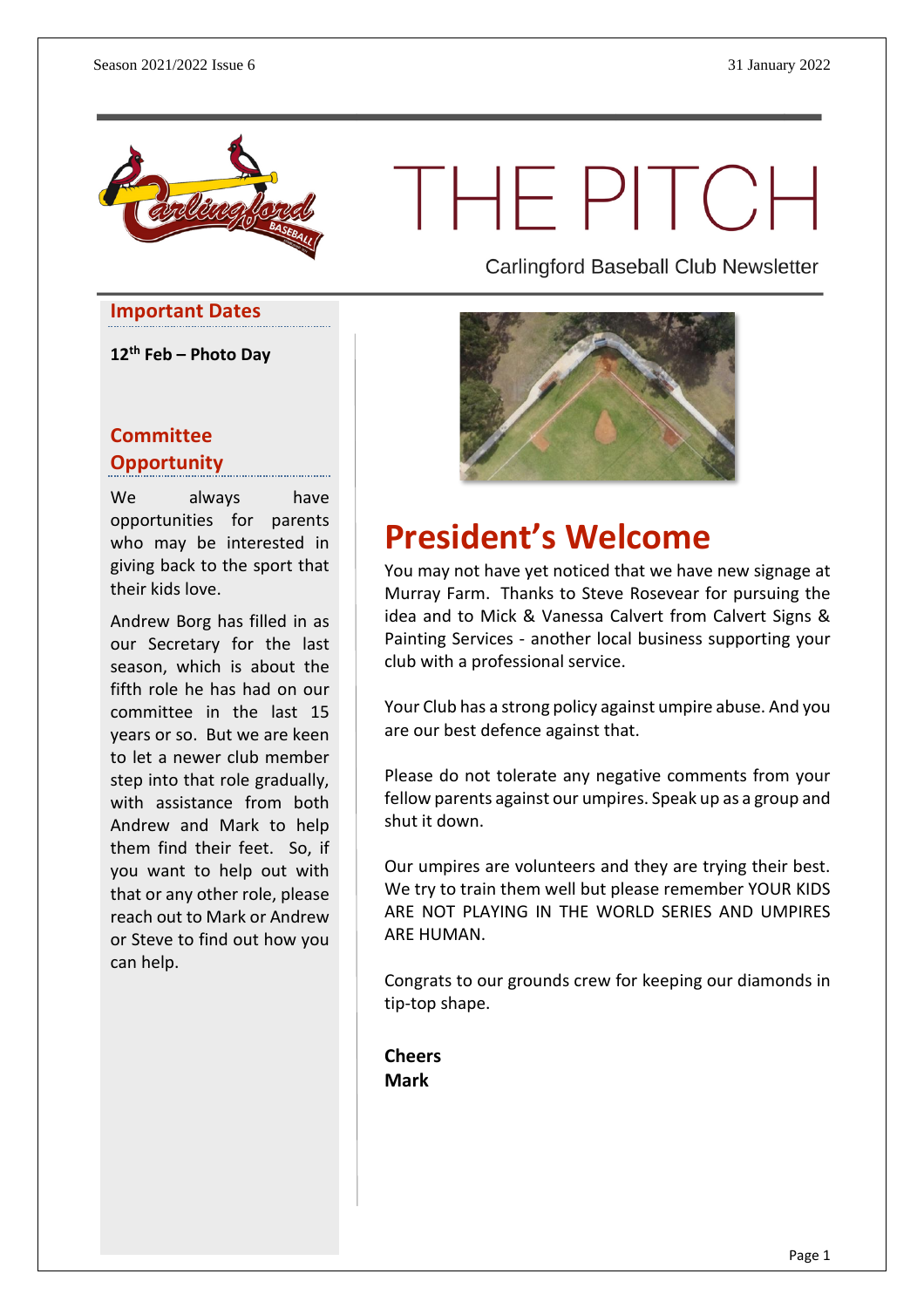### **CANTEEN DUTY**

This week's teams are: **7.45am – 10.15am: 12/3 10.00am – 12.15pm**: **16/3**



**Two people are required from each team, 1 for BBQ and 1 for Canteen**

# **Results 29/01/22**

| 16U/1            | Barry Shipley Youth League        | Baulko/Carlo JV | $\mathbf{1}$ | <b>Castle Hill Crusaders</b> | 14 | Loss |
|------------------|-----------------------------------|-----------------|--------------|------------------------------|----|------|
| 16U/3            | <b>Brian Cashmore South</b>       | Carlingford     | 5            | Oakville                     | 11 | Loss |
| 14U/1            | Graham Hay League                 | Baulko/Carlo JV | 10           | <b>Winston Hills</b>         | 2  | Win  |
| 14U/3            | Peter Street League               | Baulko/Carlo    | 5            | <b>Quakers Hill</b>          | 5  | Draw |
| 12U/1            | Ken Douglas League                | Carlingford     | 4            | <b>Baulkham Hills</b>        | 5  | Loss |
| 12U/3            | Phil Leonard League South         | Carlingford     | 23           | <b>Blacktown</b>             | 1  | Win  |
| 10 <sub>U</sub>  | Jim Bergan League Minor<br>League | Carlingford     |              | Game rescheduled             |    |      |
| 9U               | Col Daisley League TBall          | Carlingford     | 29           | Kellyville                   | 20 | Win  |
| 8U               | Wendy Vigenser League<br>TBall    | Carlingford     |              | Already played               |    |      |
| 7U               | <b>Akers League North TBall</b>   | Carlingford     |              | Game called off              |    |      |
| Make Up<br>Games |                                   |                 |              |                              |    |      |
| 16U/3            | Brian Cashmore South              | Carlingford     | 12           | <b>Baulkham Hills</b>        | 7  | Win  |
| 8U               | Wendy Vigenser League<br>TBall    | Carlingford     | 24           | Castle Hill                  | 34 | Loss |

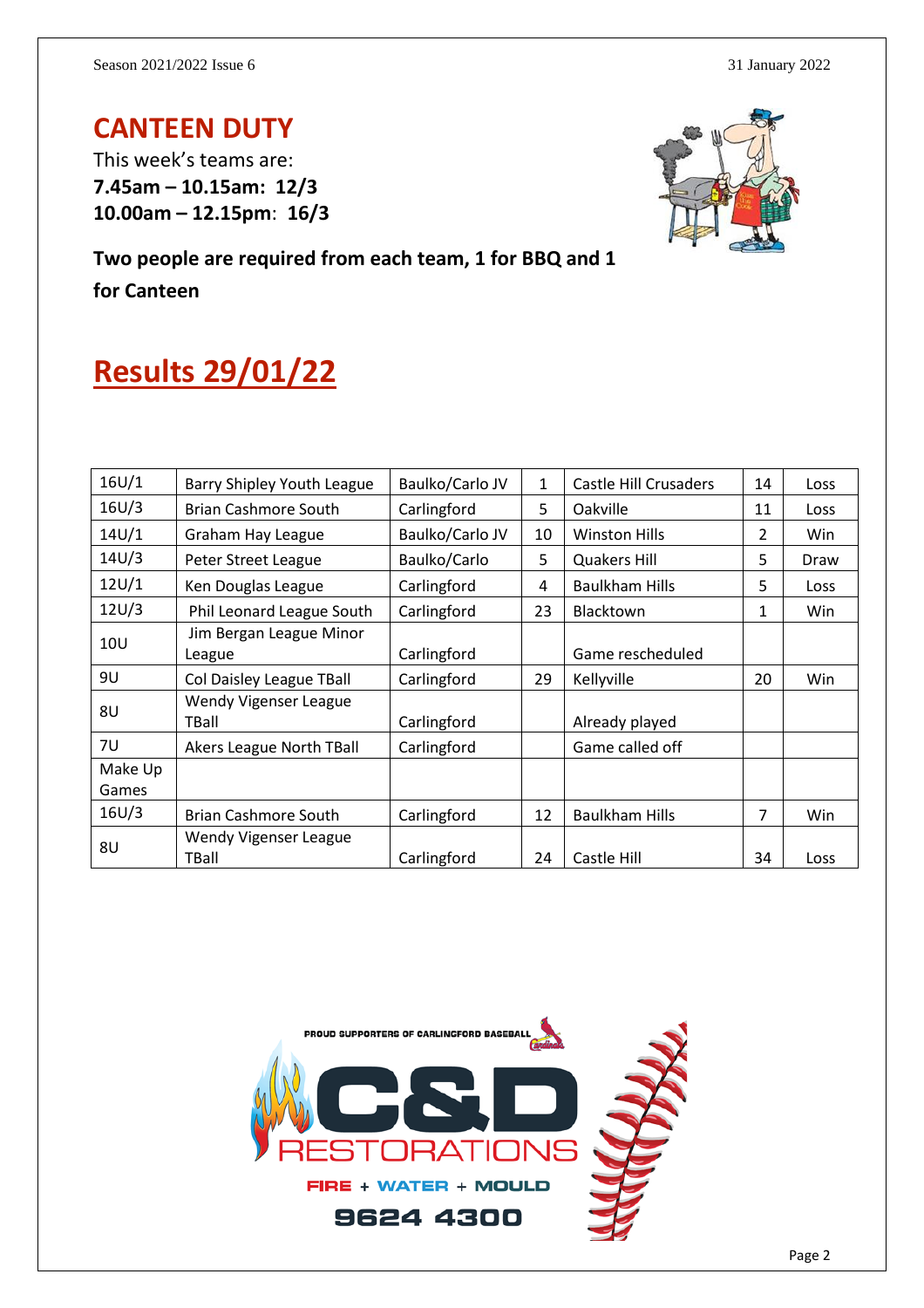# **WHO IS PLAYING THIS WEEK- Sat 5/02/2022**

### **Juniors**

| 16U/1        | Baulko/Carlo Div 1 JV vs<br>Hills Kings         | Caddies            | <b>Friday Night</b><br>7.15pm |  |
|--------------|-------------------------------------------------|--------------------|-------------------------------|--|
| 16U/3        | Carlingford vs Rouse Hill                       | <b>Murray Farm</b> | $10.30$ am                    |  |
| 14U/1        | Baulko/Carlo Div 1 JV vs<br><b>Quakers Hill</b> | Northmead 6        | 8.30am                        |  |
| 14U/3        | Baulko/Carlo vs<br>Oakville                     | Colbee 2           | 10.30am                       |  |
| <b>12U/1</b> | Carlingford vs<br><b>CH Cavaliers</b>           | Castle Glen 4      | 8.30am                        |  |
| <b>12U/3</b> | Carlingford vs<br><b>Schofields</b>             | Murray Farm 2      | 8.30am                        |  |
| 10/11U       | Carlingford vs<br>Kings Langley                 | Ashley Brown 4     | 10.30am                       |  |
| 9U           | Carlingford vs<br><b>CH Jesters</b>             | Castle Glen 4      | 10.30am                       |  |
| 8U           | Carlingford vs<br>QH Jolly R                    | Corbin 1           | 8.30am                        |  |
| 7U           | Carlingford vs<br><b>CH Heralds</b>             | Castle Glen 3      | 8.30am                        |  |

# **Seniors**

| GI             | Carlingford vs<br>Kings Langley                     | Muirfield          | 3.45pm             |
|----------------|-----------------------------------------------------|--------------------|--------------------|
| G <sub>2</sub> | Carlingford vs<br>Kellyville                        | Kellyville         | 3.45pm             |
| G <sub>3</sub> | Carlingford Redsox vs<br>QH Blackbeards             | Murray Farm        | 1.30 <sub>pm</sub> |
|                | <b>Carlingford Coils vs</b><br><b>Winston Hills</b> | <b>Murray Farm</b> | 3.45pm             |
|                | Carlingford Black vs<br><b>QH Shiprats</b>          | Muirfield          | 1.30 <sub>pm</sub> |



www.centricityfinance.com.au | 0413 139 611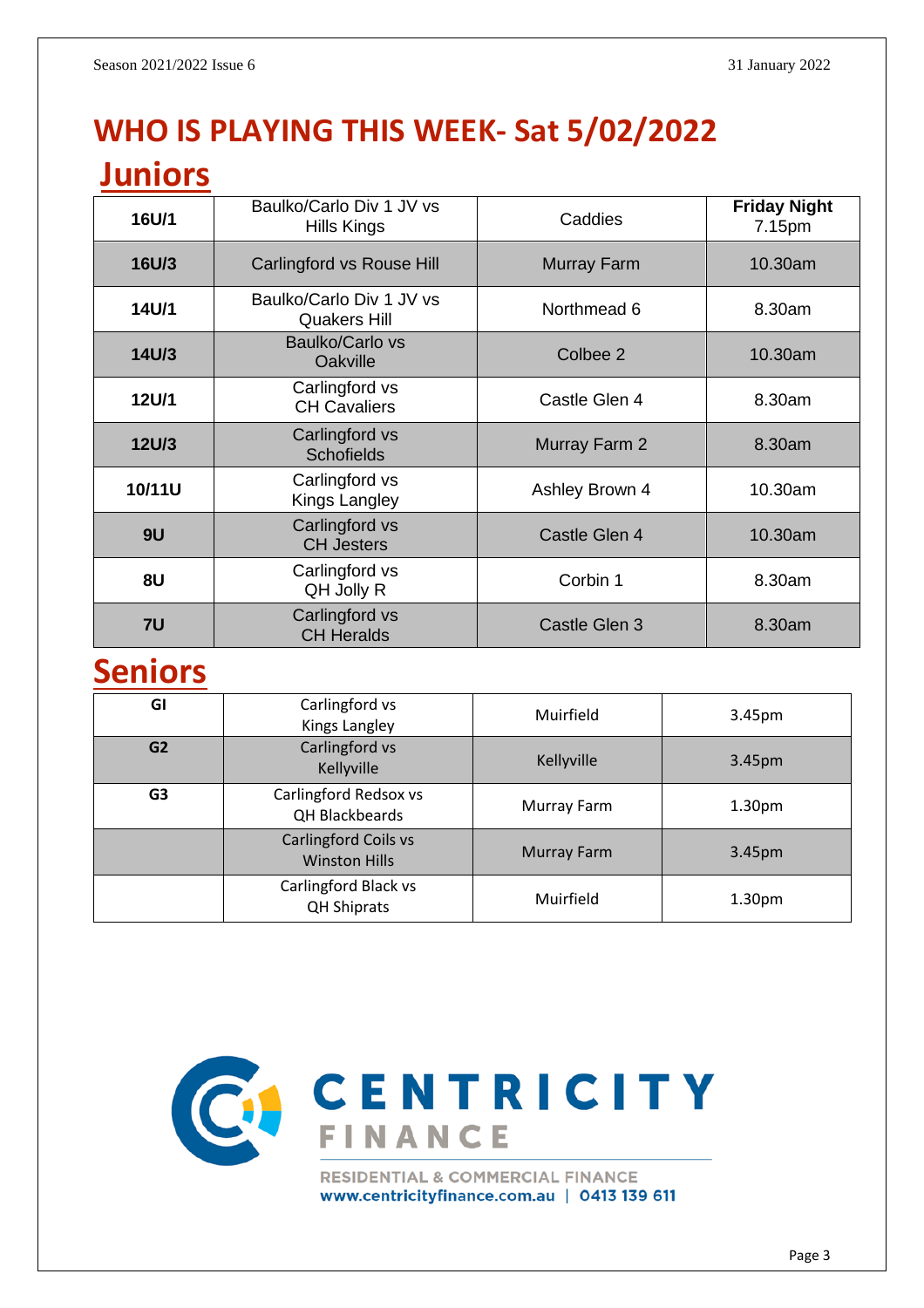# **Uniform & Merchandise prices**

**Velcro Club Cap** - \$20

**Premium Flexifit Club Cap** - \$25

**Club Socks** - \$12

**Junior Playing Shirts** *(Included as part of registration process)*

**Seniors Sublimated Playing Shirts** - \$50

**Key Rings** - \$12

**Drink Coolers** - \$8 each or two for \$12 **Training T-Shirts (Kids)** - \$15 sizes 8-14 **Training T-Shirts (Senior)** - \$20 sizes S-5XL **Supporters Shirt** - \$30

**Club Hoodie** - \$65

**Club Supporters Jacket** - \$70

**Junior Uniform Combo Packs** *(suited for ages up to 12)* -\$50

(Uniform Manager to submit orders – these packs are NOT available in store)

- $\triangleright$  Pants (white, grey or black)
- $\triangleright$  Socks (black, red)
- $\triangleright$  Belt (to match socks)
- ➢ Pant Product basics:
	- Youth Baseball Pant
	- 100% Double Knit 12 Oz. Polyester
	- Double Knee Construction
- Five Pro-Style Belt Loops
- Zipper Fly, Town Snap Closure
- Two Double Welted Set-In Back Pockets
- 2 ½" Elastic Waistband
- Youth Inseams: XS (18"), S (20"), M (22"), L (23")
- Available in sizes  $XS(4)$ ,  $S(6)$ ,  $M(8)$ , L (10), XL (12)

These items are generally available at the Murray Farm Canteen on Saturday mornings during the summer season. Otherwise, simply email our Treasurer at [treasurer@carlingfordbaseball.com.au](mailto:treasurer@carlingfordbaseball.com.au) advising which item you would like to purchase. You will receive an email with a link

Uniform pick-ups can be arranged with our uniform officer at [uniforms@carlingfordbaseball.com.au](mailto:uniforms@carlingfordbaseball.com.au)

to pay the invoice shortly thereafter.



Thank you to Steve from Steve's Fine Meats for returning as a Sponsor for this Season. You can find Steve's Fine Meats at Shop 8/1 Carmen Drive Carlingford.

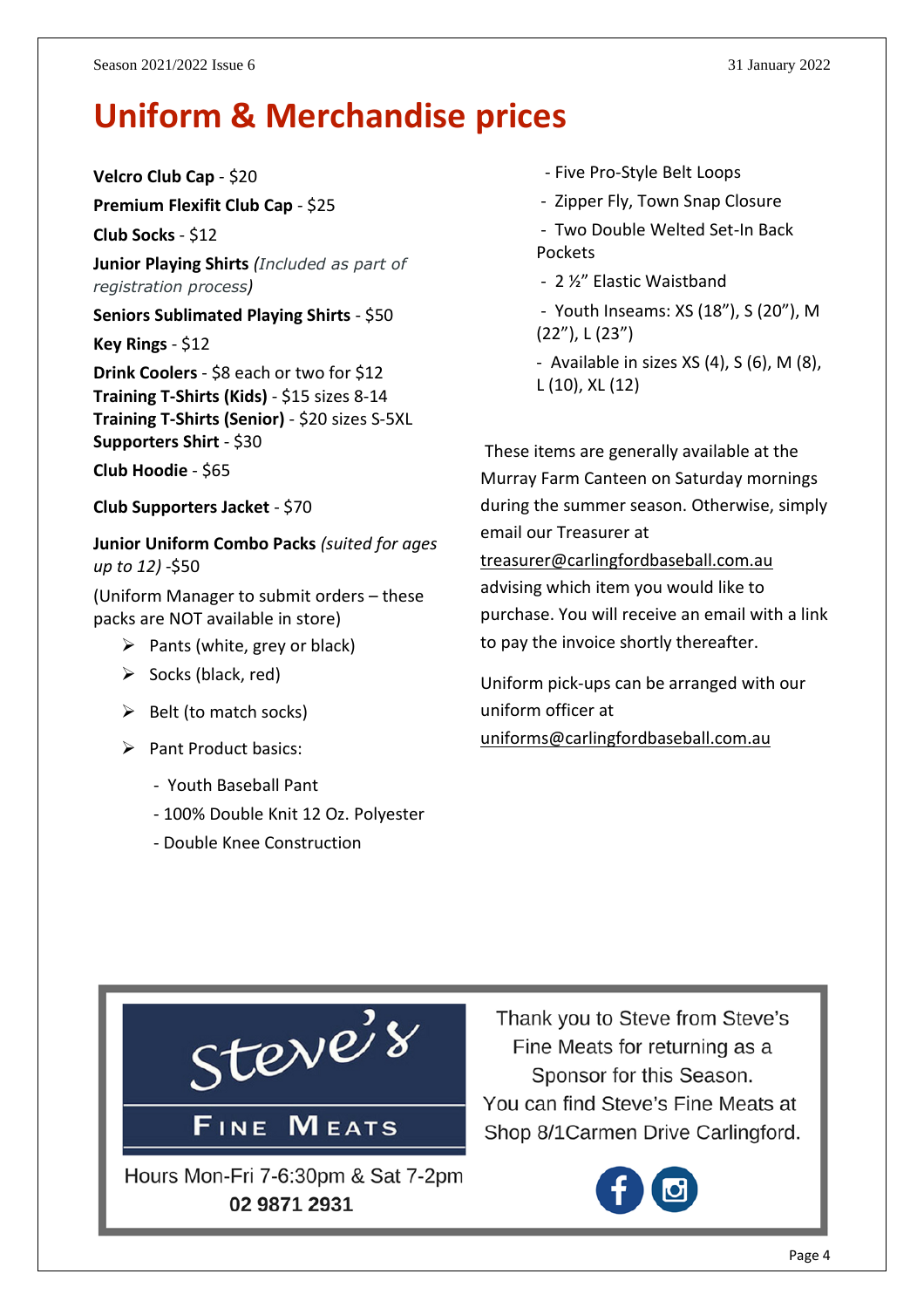# **MATCH REPORTS**

**8U Wendy Vigenser League Carlingford vs CH Cavaliers Result: 24-34**

#### **Player of the Match Caitlin**



First game back after the holiday break vs Castle Hill and it was a cracker! Probably one our best games this season so far! It was a hot Friday night game but that didn't phase them. The team were just excited to get out on the pitch.

We were down a couple of players so thanks to Beau and Taylor from 7u helping out we were able to field a full team.

First Innings we had excellent fielding by Jacob at pitcher and Marcus on first with 3 out. The batting let us down with 3 quick outs which hurt us as the rest of the match we were outstanding!

Second Innings Taylor had a great tag at 2nd base and a great hit by Aidan with loaded bases got our first batter Oliver home. We ended up with 5 home this innings.

3rd Innings Beau was a super great catcher and Nathan with excellent fielding at pitcher returning to the match after an injury. Great hits by Caitlin and great running by Will who was first home.

4th Innings saw Flynn field well at 3rd base and an excellent tag by Nathan and another out on 2nd base by Aidan bringing it to 3 outs. Their fielding has improved dramatically.

5th & 6th Innings had Caitlin on first with some outstanding catches and some big hits by Aidan, Marcus and Jacob.

7th Innings was a great finish to the match. Caitlin with a tag at first base and a well deserved player of the match. Well done Caitlin!

Even though we didn't come away with a win the team have a lot to be proud of and they are keen to get back out there next week!



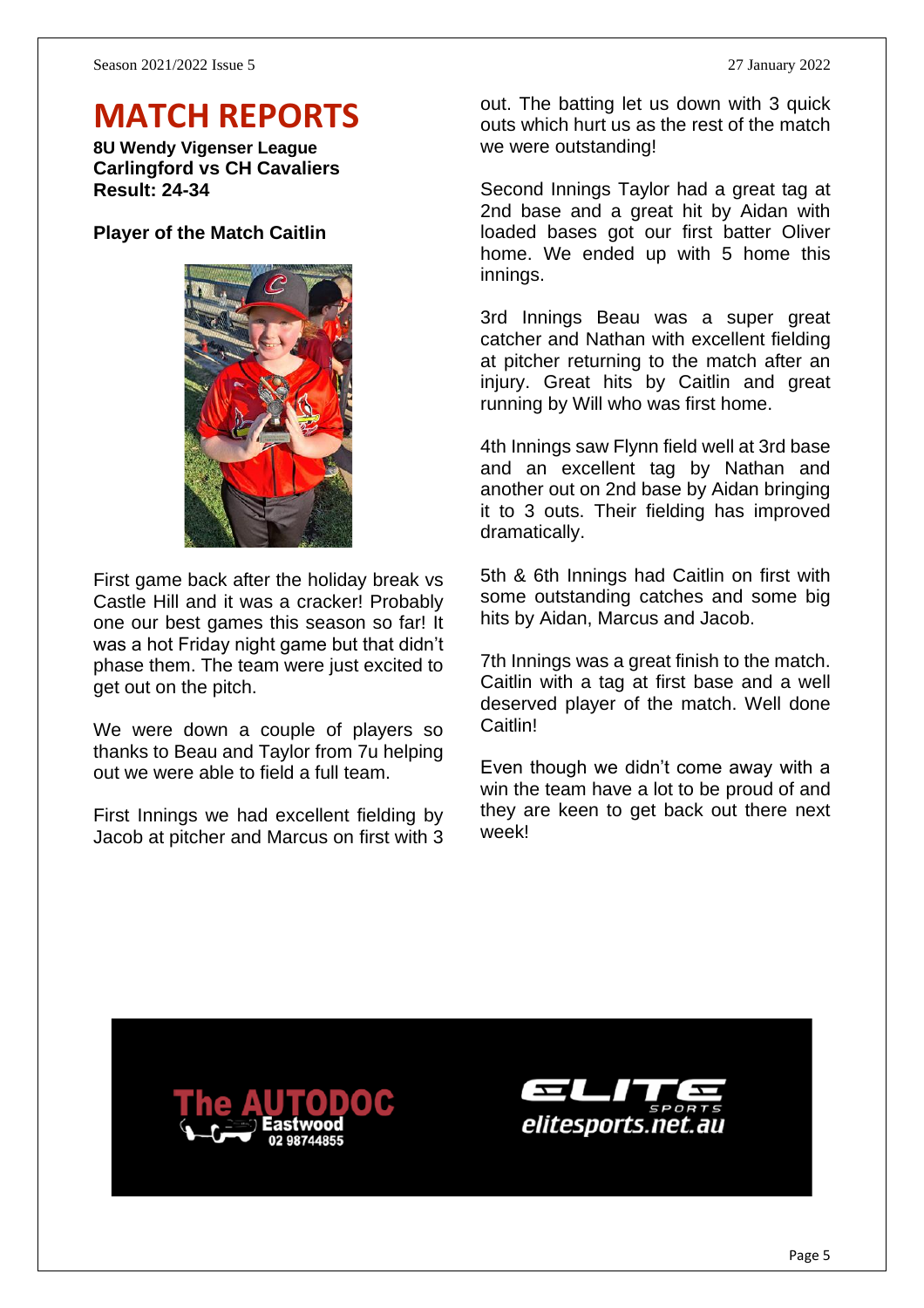#### **12U Douglas league Carlingford Cardinals vs Baulkham Hills Loss 4-5**

A brilliant and tight game was held between Carlo and Baulko for Round 5 of the Douglas League. The teams were Number 1 and 2 on the ladder so we knew it would be a close one! The ground at Northmead was sparkling green and both teams were ready to play some great baseball and have fun.

First innings saw both teams struck out quickly with a few nerves showing. Excellent pitching by Adrian. Second innings saw good connection with the bat and pressure by both teams. Connor, Eugene, Tamati and Jaden all got home through a team effort and getting runners on base. Baulko got one home so the score stood at 4-1 after two innings.

Third innings saw Jaden get to first base and a good hit by Lachlan to get Jaden to third. Connor connected well but was just run out at first to be side away. Score still stood at 4-1 and there was tension and excitement! AD was still pitching well for Carlo and Isaac came in to finish off the innings. Runs were scored by Baulko and they took the lead to give them the lead 5- 4.

Fourth innings saw Luke get to first and some tight stealing but unluckily several players were run out and it was a quick side away. Isaac was pitching well and a great catch was taken by Tamati in the right field.

Fifth innings saw AD just run out at first and we couldn't quite consolidate with the bat so it was a quick change over. Great catch by Luke at short stop and then the second batter run out at first through good team work between Luke and Lachlan. A run out at second by Connor saw side away but time was not on Carlo's side and the game was still tight at 5-4.

Sixth innings and a big hit by Lachlan to get to first base but unfortunately we were struck out and the game was over at 5-4 to Baulkham Hills. We were so thankful to have borrowed Jackson to fill in for our team and he displayed excellent team work. It was good to see everyone welcome him and play confidently and competitively. Keep up the great work Cardinals!

#### **16U Brian Cashmore South Carlingford vs Baulkham Hills Result: Win 12-7 (make-up 25/1/22)**

Tonight we played against Baulko who managed to cobble together enough players for this game, while everyone was still in holiday mode.

Out to the filed we went and in the blink of an eye (well 14 blinks) we had sat the opposition down. Josh T was on song on the pitching mound and 14 pitches later we were back in the dug out. A combination of strike outs and good fielding made for early refreshment.



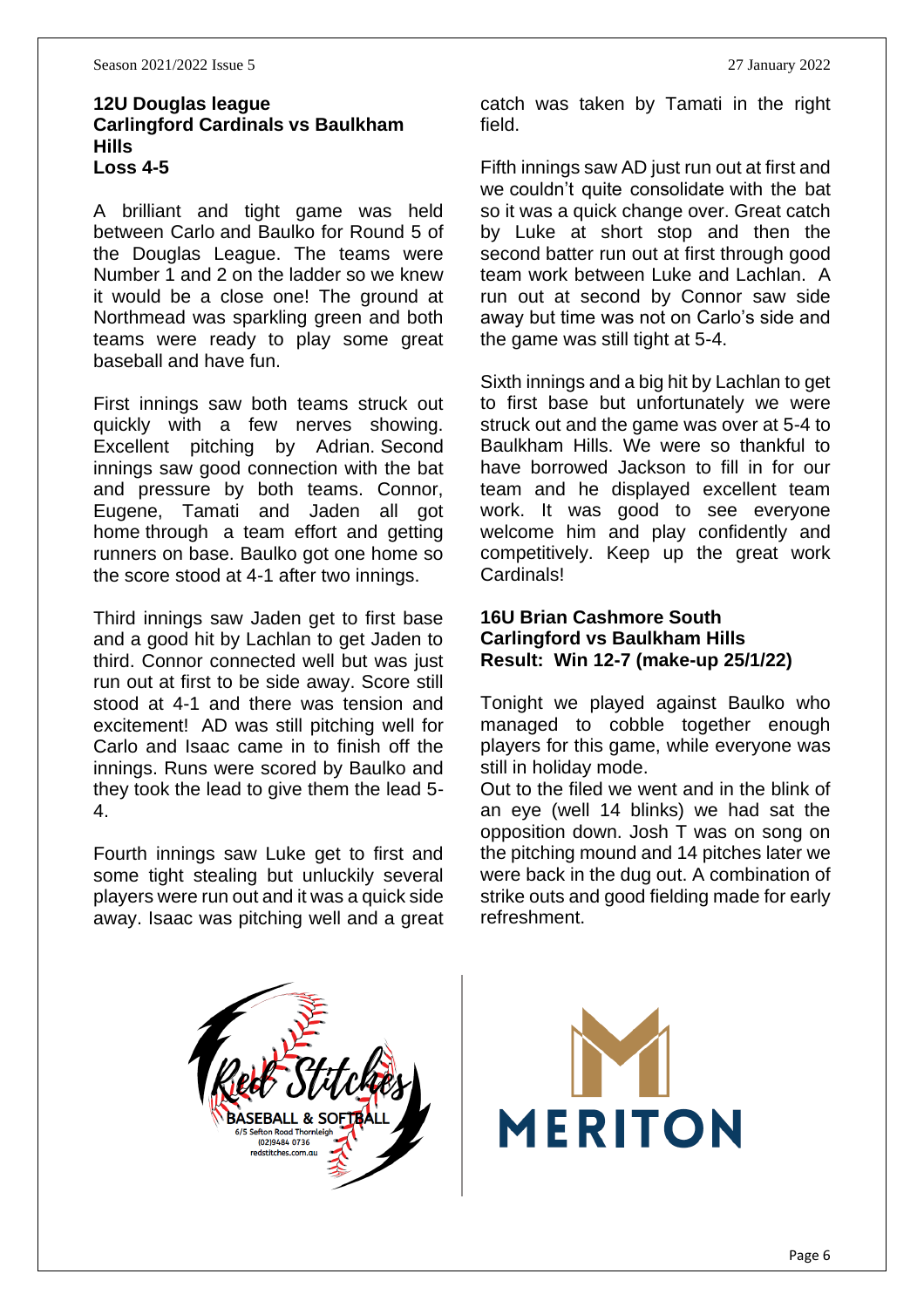#### Season 2021/2022 Issue 5 27 January 2022

Our turn to bat was a bit of a turnstile to start with. Our first 3 batters made it to base either walking or a hit and stole their way around to make it home. Josh T, Dom and Josh B continued the runners on base. Isaac was the first blemish of the innings when run out at 1<sup>st</sup> base. Dom and Josh B got home while Darcy struck out. Back to the top of the order and Ishan walked to first, but Atill struck out for 6 – 0 lead after one innings.

Our second turn at fielding was not a frugal as their batters gained confidence had a keen eye for the walking pitches. It was a good test at patience as Baulko made inroads to our score and overtook us to get 7 home and side away. It's hard to build up the talk and encouragement in the field when this goes against us, but a lesson that we continue to press.

Our second at bat was a bit tighter than the first innings. While Kieran and Josh T were walked. Dom got an RBI single for Josh T to get home. Josh B swung and missed 3 times before Isaac was walked, Dom stole home and Darcy settled the ship with another RBI single and bring Isaac home. Ishan struck out before Atilla provided the highlight with an infield double, that should have been run out at first and Darcy came home. Kieran then got Atilla home with a missed chance on an infield fly.

We finished up there with the final score 12-7. A good result considering many a thought was probably not on baseball but what to do with little time left in the holidays!

#### **16U Brian Cashmore South Carlingford vs Baulkham Hills Result: Loss 5-11**

This was our first rostered game back from the break and with holidays still in play, we were short two players and unfortunately Dom had to withdraw with illness on the cusp of game time. The weather at Oakville was quite hot and played a part in our stamina.

This was an opportunity to utilize our players in positions they weren't used to. We batted first with Ishan walked to first, but Atilla striking out. Kieran then walked to first with Ishan stealing home as did Kieran, while Josh T walked to first. Matthew struck out and Isaac was just beaten by the throw after first for side away with 2 runners home.

Our turn in the field with Darcy having a go at pitching. Which unfortunately didn't work out as she injured her shoulder. Josh T stepped up and couldn't quite continue his form from the previous week. We didn't get an out and 7 runners crossed the plate in the hot conditions. Matthew providing the highlight with his energetic backing up second or third base from short stop. Very gazelle like with his speed!

Our second at bat was better than the first. We showed more confidence at the plate. Darcy was unlucky to just be beaten by the throw to first. Ishan got a double, while Atilla hit by a pitch and walked. Kieran then got Ishan home with an RBI single. However Atilla's effort to steal home was